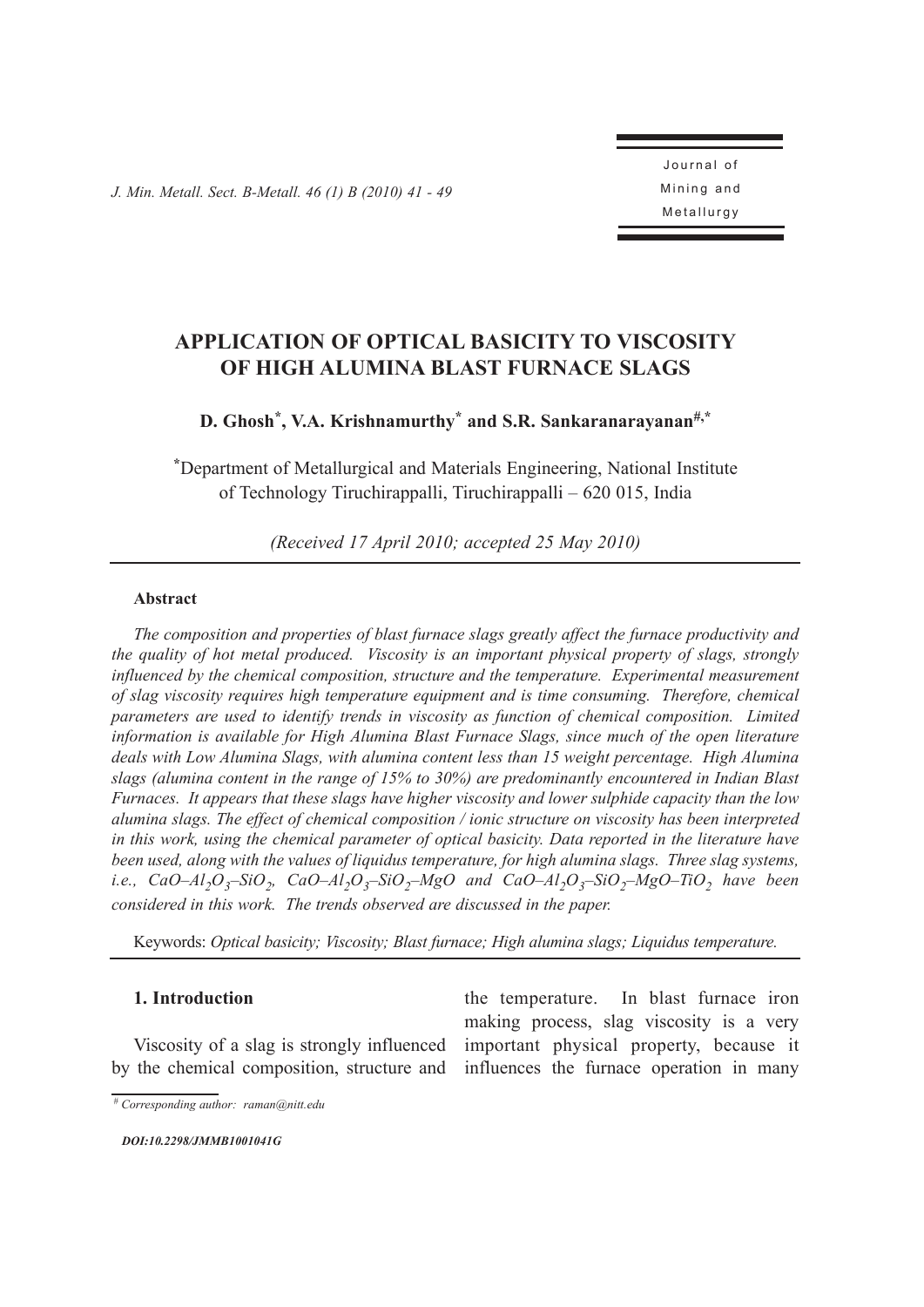ways. The viscosity of the slag affects the degree of de-sulphurization, coke consumption, smoothness of operation, gas permeability, heat transfer etc. However, most of the data available are mainly for low alumina slags with alumina in the range of 10 to 15 %. Further, these viscosity data represent slags with high  $CaO/SiO<sub>2</sub>$  ratio, which is not common in blast furnace operation. Viscosity data for multicomponent slag systems have been collected from literature - with a wide range of slag constituents and a wide range of temperatures Tunezo SAITO [\[1\]](#page-8-2) & Shankar [\[2\]](#page-8-1). In the present work, viscosity of three slag systems, CaO–Al<sub>2</sub>O<sub>3</sub>–SiO<sub>2</sub>, CaO– Al<sub>2</sub>O<sub>3</sub>–SiO<sub>2</sub>–MgO and CaO–Al<sub>2</sub>O<sub>3</sub>–SiO<sub>2</sub>– MgO–TiO<sub>2</sub> have been considered. These slags are high alumina blast furnace slags. Alumina was varied between 18 and 30 %, MgO between 2 and 5 %, TiO<sub>2</sub> between 0 and  $2\%$ , and CaO/SiO<sub>2</sub> between 0.56 and 1.45. The temperature range used in this investigation was between 1400 and 1600 °C. The present objective is to study the effect of optical basicity on the viscosity of slags and the trends observed are discussed in detail, in the paper.

### **2. Viscosity of slags**

The temperature and the chemical composition of the slag are instrumental in determining the viscosity of the slag. Viscosity of a slag is calculated from the Arrhenius equation, which gives the temperature dependence of viscosity: be the space of the space of the space of the space of  $\frac{E}{RT}$ )

$$
\eta = A \exp(\frac{E}{RT}) \qquad \qquad \dots (1)
$$

- where  $\eta$  = viscosity of slag
- A = Pre *–* exponential term
- $E =$  Activation energy for viscous flow
- $R = Gas constant$
- $T =$ Temperature, in absolute scale

Silicate slags are built up of  $Si<sup>4+</sup>$  cations, surrounded by 4 oxygen anions, in the form of a regular tetrahedron. These  $(SiO<sub>A</sub>)<sup>4</sup>$ tetrahedra are joined together in chains or rings by bridging oxygen. The mobility of ionic species present in the slag determines it viscosity. However, the mobility is, in turn, dependent on the nature of the chemical bond, interionic forces of the ions involved. Hence, stronger inter ionic forces leads to higher viscosities. In high silica systems, the polymeric anions result in high viscosity. As the metal oxide concentrations increase, Si-O bonds break down and hence the viscosity of the slags subsequently decreases. In high alumina blast furnace slags; alumina is present as  $(AIO<sub>4</sub>)<sup>5–</sup>$  forming polymeric units with  $(SiO<sub>4</sub>)<sup>4</sup>$ ; thus, alumina acting as a network former. The basic oxides namely lime, magnesia, titania are the providers of oxygen, act as network breakers and result in depolymerization of the melt – thereby decreasing the viscosity. Thus, for smooth furnace operation, it is always advisable to have a low viscosity slag which helps in smooth transport of ions from the slag/metal interface to the liquid slag.

#### **3. Optical basicity**

Duffy and Ingram first formulated the concept of "Optical Basicity" [\[3\]](#page-8-0). The Optical Basicity scale, characterized by  $\Lambda$ , is used to classify oxides on a scale of acidity,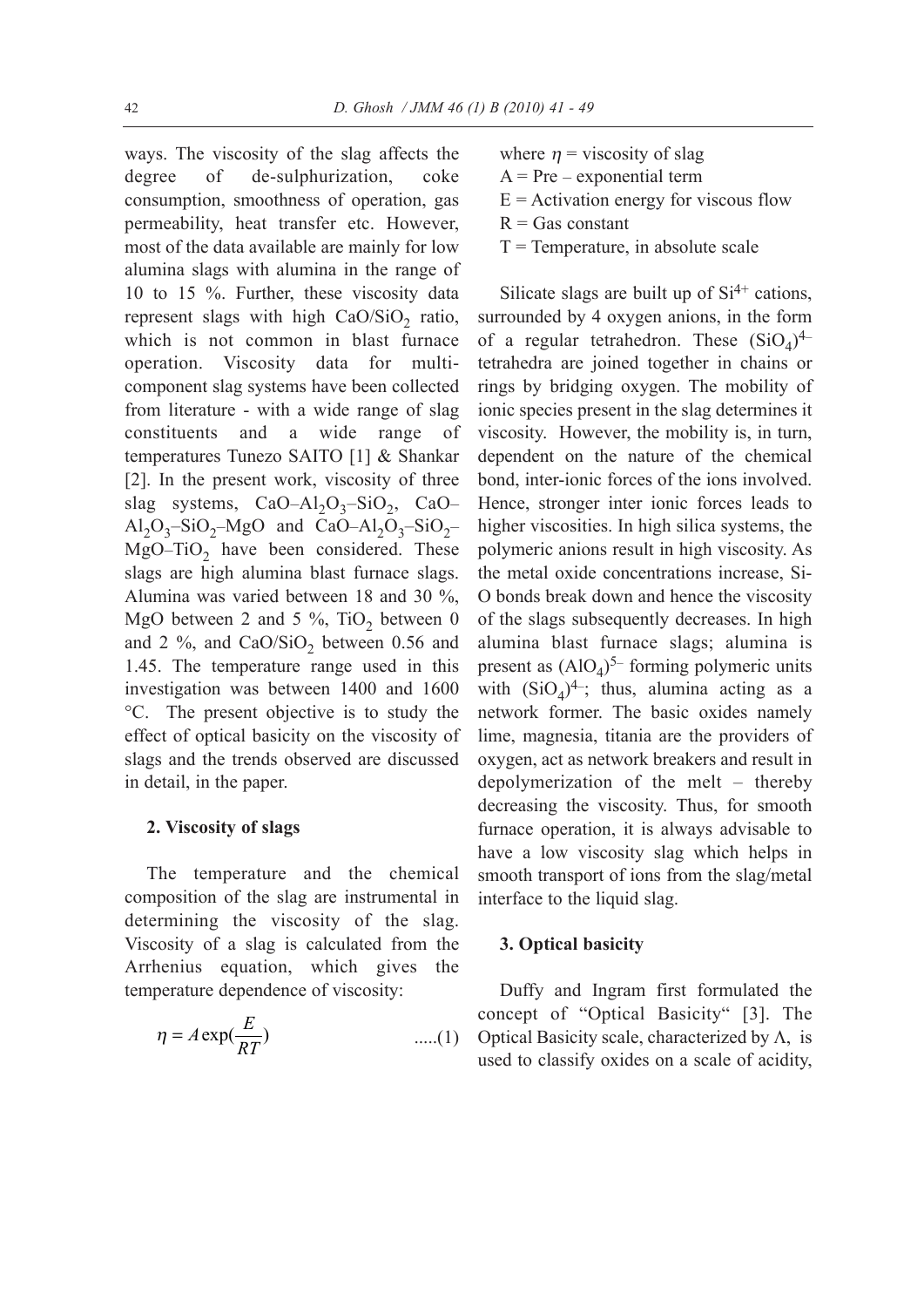which is referred to the same  $O^{2-}$  base. Optical Basicity of glasses and slags is derived from the Lewis acidity/basicity concept, which is built using the ICP, the Ionic Covalent Parameter. Also, Duffy and Ingram [\[4\]](#page-8-7) noted that the shifts in frequency of the absorption band in the 6s*–*6s transaction observed in the ultraviolet (UV) region of the spectrum can be utilized to relate it to the chemical behaviour of glasses and slags. This frequency shift is considered as a ratio of the electron donor power and is expressed in terms of Optical Basicity  $(\Lambda)$  defined in equation (2). As pointed out by Masson [\[5\]](#page-8-6), the optical basicity is a global measure of the concentrations of bridging (O<sup>o</sup>) non-bridging (O<sup>-</sup>) and free oxygen (O2*–*) in silicate and alumino*–*silicate melts and thus provides a measure of depolymerisation of the melt. The optical basicity values of different oxide systems considered in the given study is listed in [Table 1.](#page-2-0)

$$
\Lambda = \frac{\text{Electron donor power of slag}}{\text{Electron donor power of } CaO} \quad ...(2)
$$

*Table 1. Optical basicity of different oxide systems*

| Oxide                      | CaO | MgO  | $Al_2O_3$ | SiO <sub>2</sub> | TiO <sub>2</sub> |
|----------------------------|-----|------|-----------|------------------|------------------|
| Optical<br><b>Basicity</b> |     | 0.78 | 0.6       | 0.48             | 0.61             |

## **4. Calculation of optical basicity**

There are a number of models to calculate the optical basicity of slags. In this work the models formulated by Duffy [\[6\]](#page-8-5) and Shankar [\[7,](#page-8-4) [8\]](#page-8-3) have been considered. The details of the two models are discussed below:

#### **4.1. Duffy model**

Duffy [\[6\]](#page-8-5) showed that the optical basicities of various glassy and slag systems (denoted  $\Lambda_{\text{th}}$ ) can be determined from their Pauling electronegativities. These authors showed that optical basicity of a slag can be calculated from the optical basicity of individual oxides present in the slag using could be derived from equation (3)  $f(x)$  and we determined the deterministic product of the same oxides presenting  $x_1 n_1 \Lambda_{th2} + x_2 n_1 \Sigma_{th1} + x_2 n_2$ ran be de<br>
bonegativi<br>
tical basi<br>
m the<br>
les prese<br>
d from e<br>  $\frac{\Lambda_{h2} + x_2 n}{x_1 n_1 + x_2 n}$ <br>
the opt ous glassy<br>*n* be detern<br>regativities<br>cal basicity<br>and the optical present if<br>from equal<br> $\frac{t^{h_2} + x_2 n_2 \Lambda_{th}}{n_1 + x_2 n_2 + ...}$ buttly [b] showed<br>
litties of various glassy<br>
noted  $\Lambda_{th}$ ) can be determent<br>
ling electronegativitie<br>
wed that optical basicit<br>
wed that optical basicit<br>
wed that optical basicit<br>
wed from the op<br>
vidual oxides present<br> various glassy a<br>
<sup>1</sup>) can be determ<br>
ctronegativities.<br>
optical basicity<br>
from the optic<br>
xides present in<br>
ived from equati<br>  $\frac{1}{1}n_1\Lambda_{th2} + x_2n_2\Lambda_{th2}$ <br>  $\sum x_1n_1 + x_2n_2 + ...$ an be de<br>negativit<br>ical basic<br>in the c<br>s preser<br> $\ln \frac{1}{2} + x_2 n_2$ <br>the opti

$$
\Lambda = \frac{\sum x_1 n_1 \Lambda_{th2} + x_2 n_2 \Lambda_{th2} + \dots}{\sum x_1 n_1 + x_2 n_2 + \dots} \qquad \dots (3)
$$

where,  $\Lambda$  is the optical basicity of the slag;  $\Lambda_{th}$  is the optical basicity of individual oxides; as calculated from Pauling electronegativities. x is the mole fraction of individual oxides and n is the number of oxygen atoms associated with acidic and basic oxides, respectively. *X*

## <span id="page-2-0"></span>**4.2. A. Shankar model**

Shankar et. al [\[7,](#page-8-4) [8\]](#page-8-3) developed a new basicity ratio which was required for high alumina blast furnace slags, since such slags have a very wide range of viscosities when compared to optical basicity. Hence, even at different viscosities, the optical basicity of the slag remained constant. These authors considered basicity as a ratio of the optical basicities of basic to acidic oxides. The new basicity ratio is similar to optical basicity as it gives a measure of the 'availability' of free oxygen ions in the slags; which are the main network breakers; thus, this new basicity ratio can give us an indication of the degree of polymerization of the melts. The new basicity ratio can be derived from equation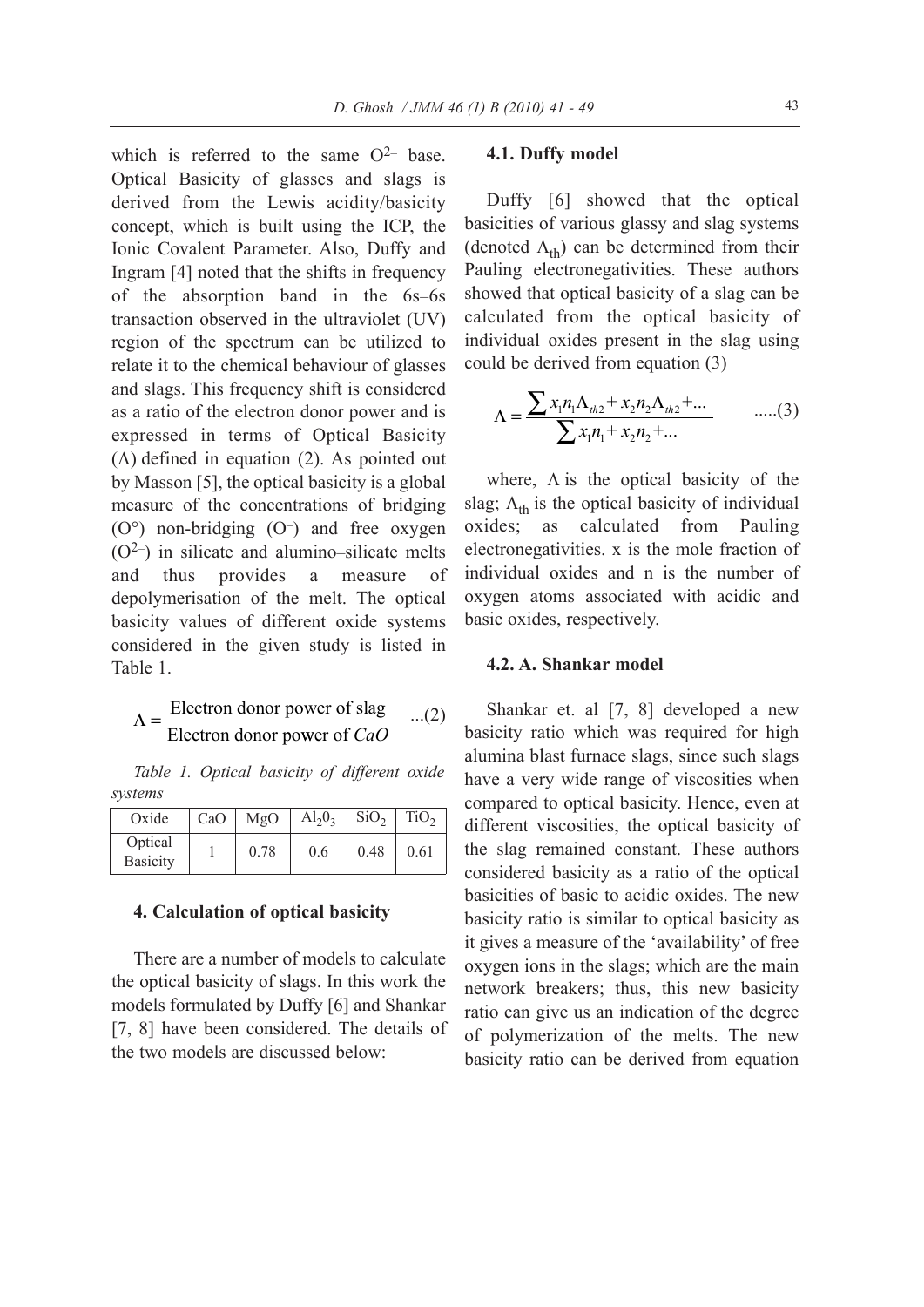(4).

D. Ghosh / JMM 46  
\n
$$
\Lambda = \frac{\sum X_B n_B \Lambda_B}{\sum X_A n_A \Lambda_A}
$$
\nwhere  $\Lambda$ - new optical basicity  $\Lambda$ , and

*t*

where  $\Lambda$  - new optical basicity,  $\Lambda_A$  and  $\Lambda_{\rm B}$  are the optical basicities of acidic and basic oxides respectively,  $X_A$  and  $X_B$  are the mole fractions of acidic and basic oxides respectively, and  $n_A$  and  $n_B$  are number of oxygen atoms associated with acidic and basic oxides, respectively.

## **5. Results**

Three slag systems have been considered to study the effect of optical basicity on the viscosity and liquidus temperature of each of these slag systems. Also, the effect of MgO,  $Al_2O_3$ , TiO<sub>2</sub> on the viscosity and liquidus temperature of high alumina blast furnace slags are studied.

## **5.1. Viscosity of CaO–Al<sub>2</sub>O<sub>3</sub>–SiO<sub>2</sub> system**

The viscosity values for six different slag compositions as shown in [Table 2](#page-4-1) are taken from literature at two different temperatures 1500°C and 1600°C. Five different slag compositions are studied. The  $Al_2O_3$  content of the slag was varied between 18.5–30.4 weight % [\[1\]](#page-8-2). The optical basicity of the slag is calculated from the two models discussed above. The liquidus temperature for the given slag system was calculated using Slag Atlas [\[9\]](#page-8-8).

The relationship between viscosity and

Optical basicity is shown in [Fig. 1](#page-3-0) as proposed by Duffy. The trend observed is that viscosity decreases, when optical basicity increases. Thus, it is desirable to maintain a low silica and alumina content in the slag to get a slag with low viscosity. This can be achieved by adding excess lime, but this will in turn lead to an increase in the liquidus temperature of the slag. Alumina also increases the liquidus temperature of the slag but since alumina is increased in extremely low quantities it does not affect furnace operation.

The relationship between viscosity and Optical basicity is shown in [Fig.2](#page-4-0) as proposed by Shankar et al [\[7\]](#page-8-4). However, there is a variation in the manner Optical Basicity was calculated i.e. the authors considered optical basicity to be a ratio of basic and acidic oxides. In case of high alumina blast furnace slags, alumina is considered to be acidic in nature, as it acts as a network former in high basicity levels as observed in blast furnace operation. Thus, the nature of the curve is not the same as observed in the other two models. Thus, from the graph we can conclude that the lower the alumina content in the slag the lower is its viscosity. Hence, to decrease the



<span id="page-3-0"></span>*Fig.1. Effect of OB*<sub>DUFFY</sub> *on viscosity.*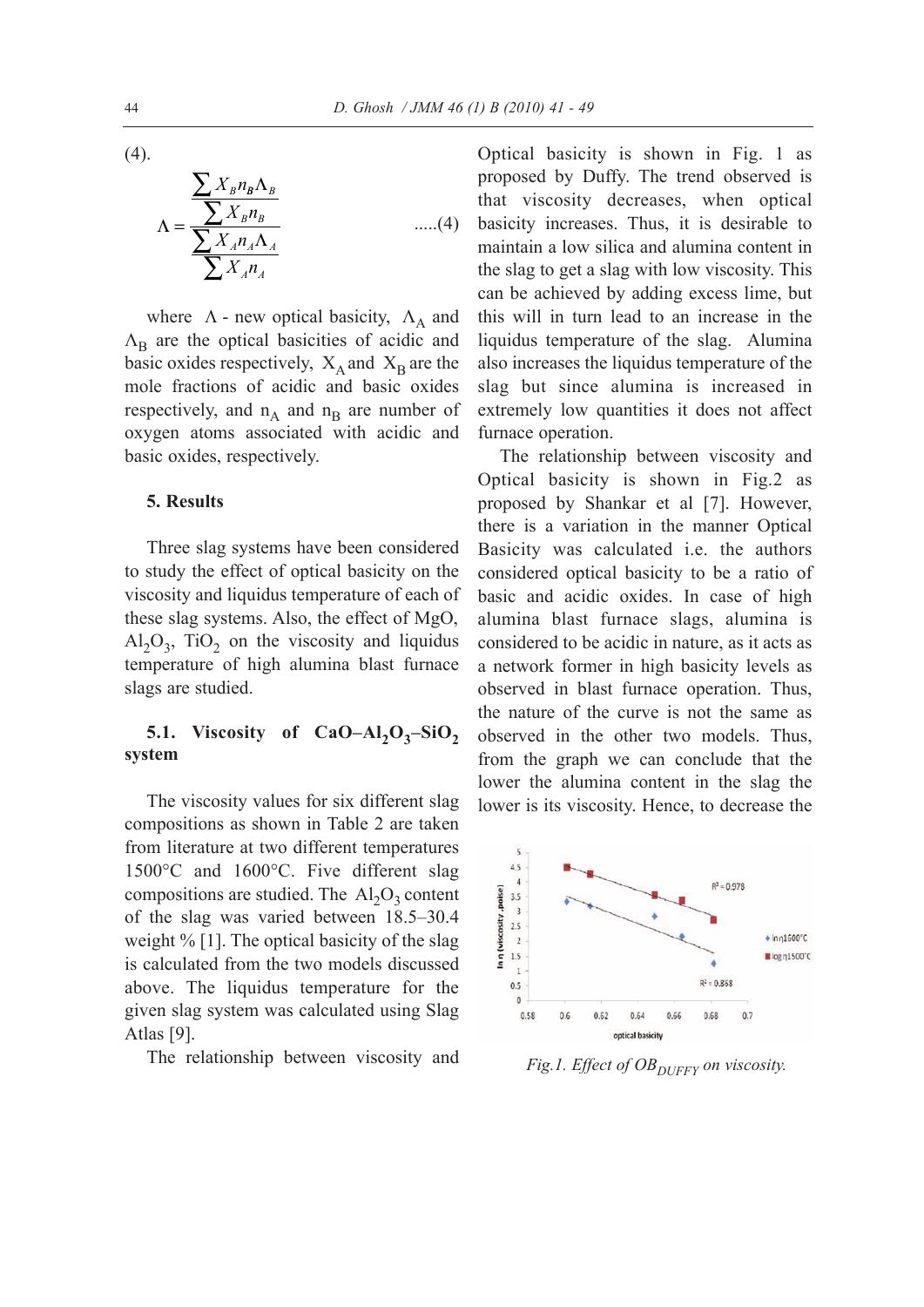| CaO  | SiO <sub>2</sub> | $\text{Al}_2\text{O}_3$ | Liquidus<br>$temp(^{\circ}C)$ | $\eta$ 1600 $\degree$ C<br>(poise) | $\eta$ 1500°C<br>(poise) | OB $_{\text{DUFFY}}$ | $OB$ <sub>AS</sub> |
|------|------------------|-------------------------|-------------------------------|------------------------------------|--------------------------|----------------------|--------------------|
| 46.7 | 31.9             | 21.4                    | 1515                          | 3.5                                | 15                       | 0.681                | 1.906              |
| 29.5 | 52               | 18.5                    | 1300                          | 28                                 | 90                       | 0.601                | 1.965              |
| 39.9 | 29.7             | 30.4                    | 1510                          | 8.6                                | 29                       | 0.664                | 1.862              |
| 37.2 | 34               | 28.8                    | 1450                          | 17                                 | 35                       | 0.65                 | 1.882              |
| 29.3 | 42.7             | 28                      | 1390                          | 24                                 | 71                       | 0.614                | 1.908              |

*Table 2. Viscosity of CaO- Al<sub>2</sub>O<sub>3</sub>–SiO<sub>2</sub> system* 

viscosity, lower alumina content is desirable which can be facilitated by higher lime addition in blast furnace operation which will also result in decrease in silica content in hot metal

The relationship between liquidus temperature of slag and  $\rm{OB}_{\rm{Duffy}}$  is shown in [Fig.3;](#page-4-3) considering four out of the five compositions considered in the present



*Fig.2. Effect of OB<sub>AS</sub> on viscosity.* 



*Fig.3. Effect of OB*<sub>DUFFY</sub> on Liquidus temp. *Fig.4. Effect of OB<sub>AS</sub>* on Liquidus temp.

<span id="page-4-1"></span><span id="page-4-0"></span>study. It can be noted that we observe an increasing trend from the plot. Thus, with increasing Optical Basicity the liquidus temperature of the slag also increases. Hence, we can conclude that increasing lime addition may lead to a rise in liquidus temperature of the slag which is detrimental in operation of the furnace as more blast temperature may be required to maintain the increased liquidus temperature**.** The relationship between liquidus temperature of slag and  $OB<sub>AS</sub>$  is shown in [Fig. 4 c](#page-4-2)onsidering four out of the five compositions considered in the present study. A decreasing trend is observed due to the manner in which  $OB_{AS}$ is calculated as already discussed above. The relationship between liquidus temperature & alumina content is shown in [Fig. 5;](#page-5-1) while the effect of CaO addition on liquidus temperature of the slag is shown in [Fig. 6.](#page-5-0) An



<span id="page-4-3"></span><span id="page-4-2"></span>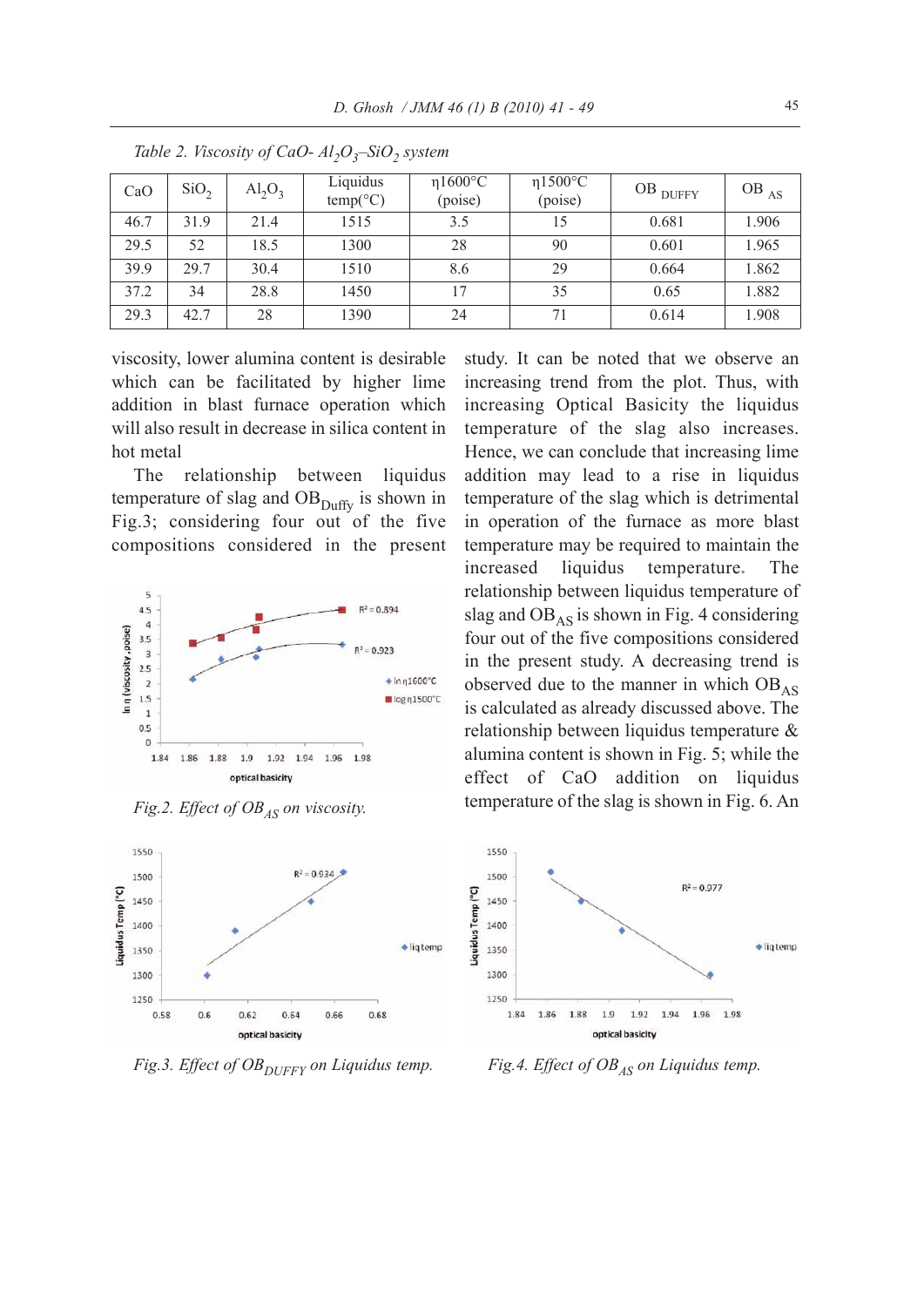1550

1500

1450

1400

1350

1300

1250

 $\mathbf 0$ 

10

iquidus Temp (°C)



*Fig.5. Effect of alumina on Liquidus temp.*

increasing trend is observed in both cases, and hence, we can conclude that with increasing lime and alumina content, the liquidus temperature of the slag increases. Thus excess lime content in the slag is detrimental towards operation of the furnace.

# **5.2. Viscosity of CaO–Al<sub>2</sub>O<sub>3</sub>–SiO<sub>2</sub>–MgO system**

The viscosity values for six different slag compositions as shown in [Table 3](#page-5-3) are taken from literature at four different temperatures between 1400°C and 1600°C [\[7\]](#page-8-4). The optical basicity of the slag is calculated from the two models discussed above. Five different slag compositions were considered with different levels of basicity ratio and three different MgO content. The basicity ratio was varied between 0.721.23 and the MgO was varied

*Fig.6. Effect of CaO on Liquidus temp.*

 $CaO$ 

30

40

<span id="page-5-2"></span>50

 $20$ 

<span id="page-5-1"></span><span id="page-5-0"></span> $\bullet$  lig temp

between 25 %. The liquidus temperature for the given slag system was calculated from the Slag Atlas [\[9\]](#page-8-8).

The relationship between viscosity and  $OB<sub>Diffy</sub>$  is shown in [Fig. 7;](#page-5-2) a decreasing trend is observed suggesting that as the lower the optical basicity of the slag the lower is its viscosity. The relationship between viscosity and  $OB_{AS}$  is shown in [Fig. 8.](#page-6-0) The trend



<span id="page-5-3"></span>*Fig.7. Effect of OB*<sub>DUFFY</sub> on viscosity.

| CaO  | SiO <sub>2</sub> | $\mathrm{Al}_2\mathrm{O}_3$ |      | $MgO$ OB $_{Duffy}$ | $\overline{\text{OB}}_{\text{AS} + \lambda}$ | Liquidus<br>$temp(^{\circ}C)$ | $\eta$ 1400 °C | $\eta$ 1450 °C |      | η1500 °C   η1600 °C |
|------|------------------|-----------------------------|------|---------------------|----------------------------------------------|-------------------------------|----------------|----------------|------|---------------------|
| 28.8 | 39.8             | 28.5                        | 2.28 | 0.621               | 1.858                                        | 1365                          | 22.5           | 15.9           | 10.5 | 5.5                 |
| 33   | 37.8             | 23.7                        | 4.94 | 0.64                | 1.84                                         | 1385                          | 15             | 9.4            | 6.3  | 3.1                 |
| 35.1 | 37.6             | 22.2                        | 4.66 | 0.645               | 1.853                                        | 1404                          | 15             | 9.8            | 6.5  | 3.2                 |
| 37.3 | 34.4             | 25.3                        | 2.16 | 0.653               | 1.865                                        | 1420                          | 14.6           | 9              | 6    | 3.1                 |
| 39.2 | 34.1             | 21.2                        | 5.01 | 0.664               | 1.849                                        | 1430                          | 8.3            | 5.4            | 3.7  | 1.9                 |

*Table 3. Viscosity of CaO- Al<sub>2</sub>O<sub>3</sub>–SiO<sub>2</sub>- MgO system*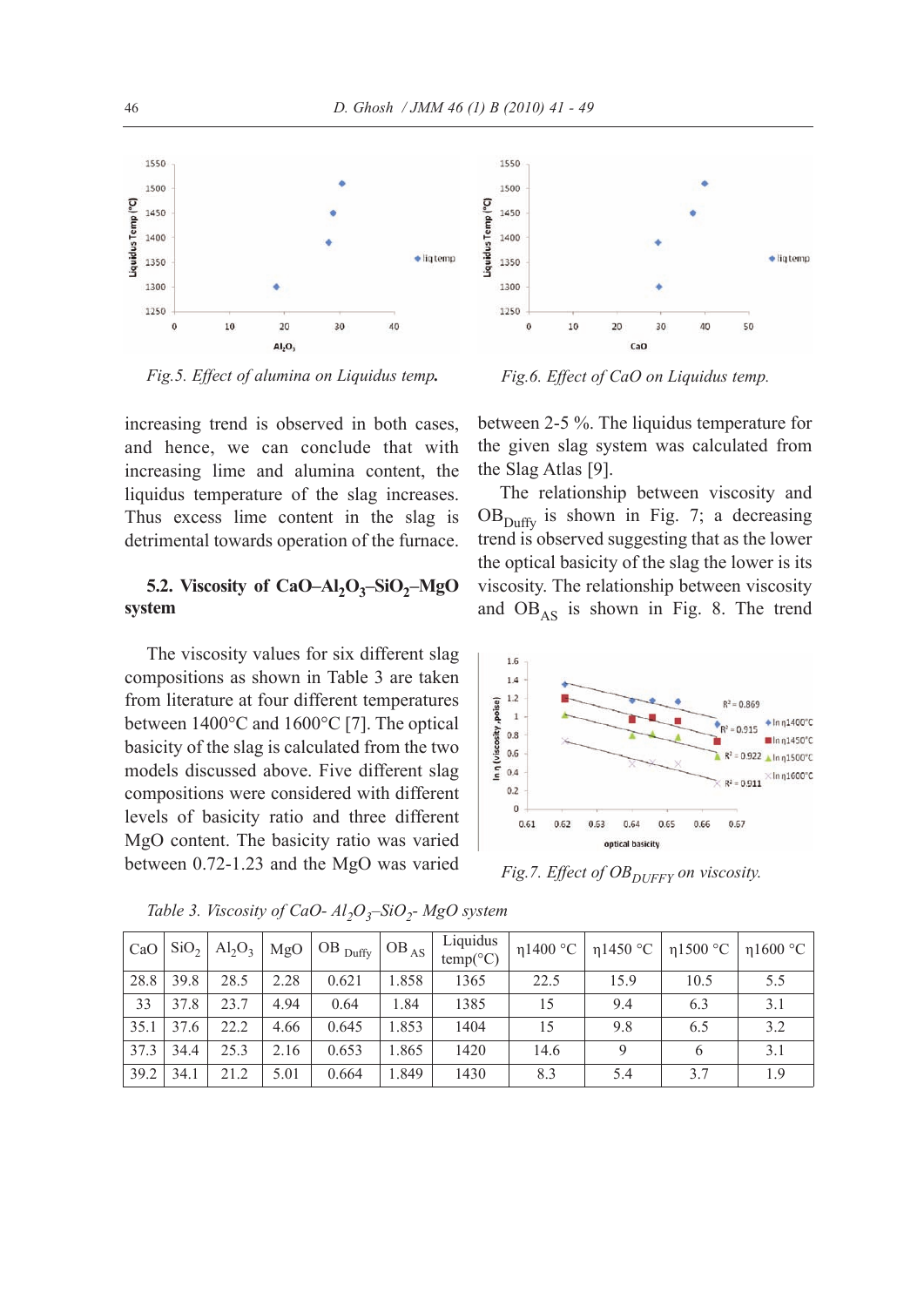

observed is a polynomial curve, but it becomes almost constant at 1.86. Thus from here we can conclude that the lower the alumina content in the slag the lower is its viscosity; thus, this further reiterates the fact that alumina acts as a network former in the slag and hence increases the viscosity of the slag.

The effect of optical basicity on the liquidus temp of the slag is shown in [Fig. 9.](#page-6-3) An increasing trend is observed, suggesting that increasing optical basicity results in increase in viscosity of the slag. Thus, the alumina content of the slag should be maintained at a minimum to lower the liquidus temperature. The relationship between liquidus temperature and corrected



*Fig.10. Effect of Basicity on Liquidus temp. Fig.11. Effect of alumina on viscosity.*

<span id="page-6-3"></span><span id="page-6-0"></span>

*Fig.8. Effect of OB<sub>AS</sub> on viscosity. Fig.9. Effect of OB<sub>DUFFY</sub> on Liquidus temp.* 

basicity ratio is shown in [Fig. 10.](#page-6-2) An increasing trend is again observed in this case which further establishes the argument that alumina acts as a network former for the given slag system. The effect of alumina on viscosity is shown in [Fig. 11;](#page-6-1) the trend observed is increasing in nature clearly indicating that alumina acts as a network former in high alumina blast furnace slags.

# **5.3. Viscosity of CaO–Al<sub>2</sub>O<sub>3</sub>–SiO<sub>2</sub>–MgO–** TiO<sub>2</sub> system

The viscosity values for five different slag compositions as shown in [Table 4](#page-7-0) are taken from literature at three different temperatures between 1400°C and 1600°C [\[7\]](#page-8-4). Five



<span id="page-6-2"></span><span id="page-6-1"></span>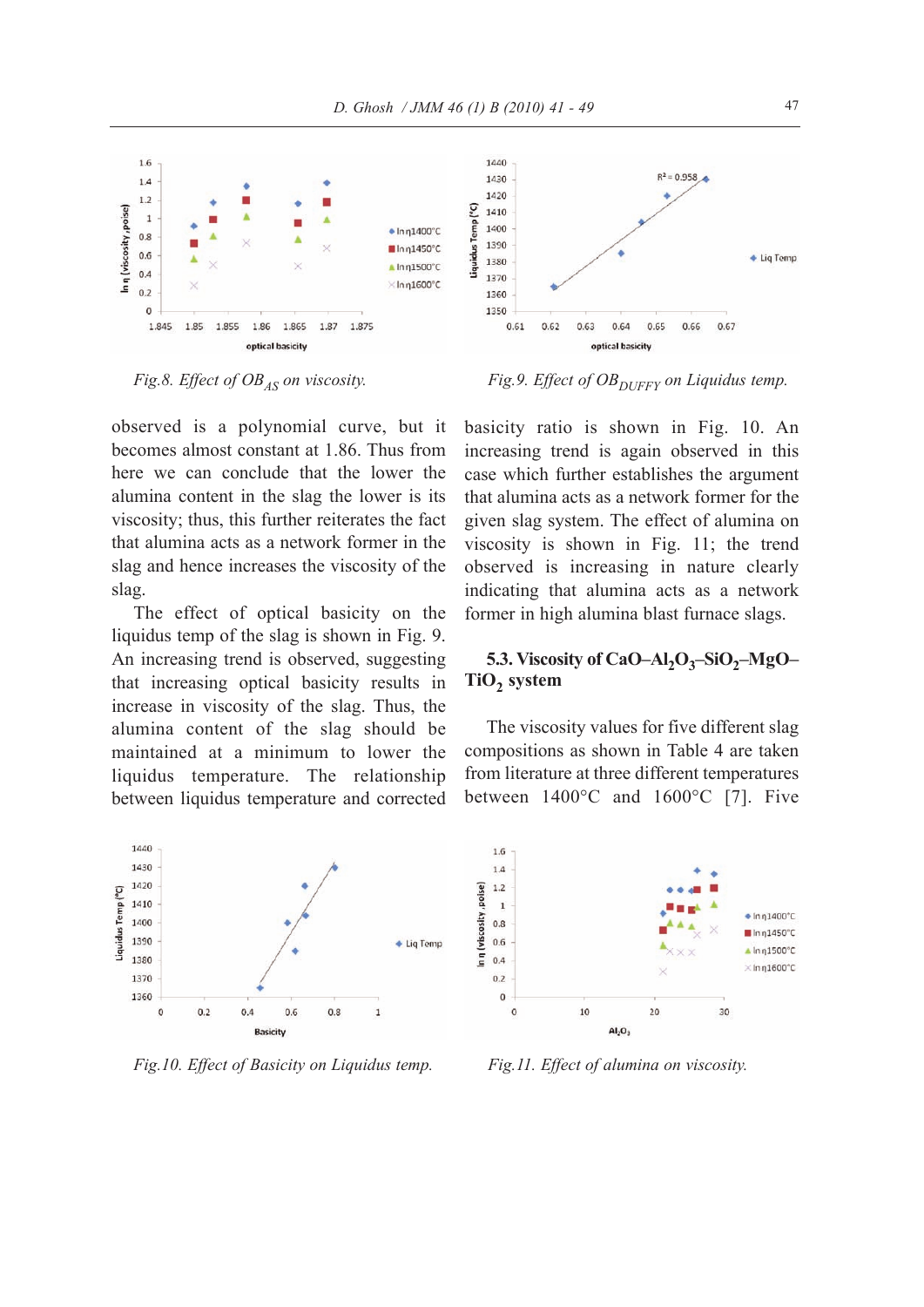| CaO  | SiO <sub>2</sub> | $Al_2O_3$ | MgO  | TiO <sub>2</sub> | $OB$ Duffy | $OB$ <sub>AS</sub> | $\eta$ 1400°C | $\eta$ 1500°C | $\eta$ 1600°C |
|------|------------------|-----------|------|------------------|------------|--------------------|---------------|---------------|---------------|
| 29.2 | 38.3             | 27.8      | 2.42 | -71              | 0.619      | 1.763              | 24.9          | 9.8           | 4.6           |
| 34.5 | 35.4             | 25.8      | 2.11 | .86              | 0.637      | 1.777              | 14.8          | 6.3           | 3.3           |
| 38   | 32               | 25.2      | 2.14 | 2.18             | 0.652      | 1.766              | 9.4           | 4.1           | 2.2           |
| 32   | 37.8             | 23.3      | 4.7  | . 82             | 0.631      | 1.761              | 13.3          | 5.7           | 2.9           |
| 39.4 | 32               | 21.2      | 4.8  | 2.17             | 0.661      | 1.764              | 6.3           | 2.9           | 1.6           |

*Table 4. Viscosity of CaO-SiO<sub>2</sub>-Al<sub>2</sub>O<sub>3</sub>- MgO- TiO<sub>2</sub> system* 

different slag compositions were considered; TiO<sub>2</sub> was varied between 1.7-2.3 %. MgO was varied between 2.11-4.8 % while alumina content was varied between 21.2– 28.5 %. The optical basicity of the slag is calculated from the two models discussed above.

The effect of  $TiO<sub>2</sub>$  on the viscosity of high alumina blast furnace slags is shown in [Fig.](#page-7-2) [12.](#page-7-2) A decreasing trend is noticed, which tells us that it acts as a basic entity in the slag and hence as a network breaker. Also it can be noted from here that a small increase in the TiO<sub>2</sub> % results in a sharp drop in the viscosity of the slag. The relationship between viscosity and  $OB<sub>Duffy</sub>$  is shown in [Fig. 13.](#page-7-1) A decreasing trend is observed from which we can conclude that the viscosity decreases with increasing optical basicity. Hence even in this system a low alumina content is favourable for furnace operations;



*Fig.12. Effect of TiO<sub>2</sub> addition on viscosity.* 

<span id="page-7-0"></span>which leads to low viscosity and hence enables the slag to flow out of the furnace freely.

<span id="page-7-1"></span>

Fig.13. Effect of OB<sub>DUFFY</sub> on viscosity.

## <span id="page-7-2"></span>**6. Conclusions**

A clear understanding of slags and the properties of slags is necessary for improved control in blast furnace iron making. Experimental data on viscosity of slags have been taken from the literature and the data analyzed in terms of Optical Basicity. The following systems have been taken for analysis: CaO–Al<sub>2</sub>O<sub>3</sub>–SiO<sub>2</sub>, CaO–Al<sub>2</sub>O<sub>3</sub>– SiO2–MgO and CaO–Al2O3–SiO2–MgO–  $TiO<sub>2</sub>$ .

The following observations could be made from the present investigation:

Viscosity of the slag system is lowered,